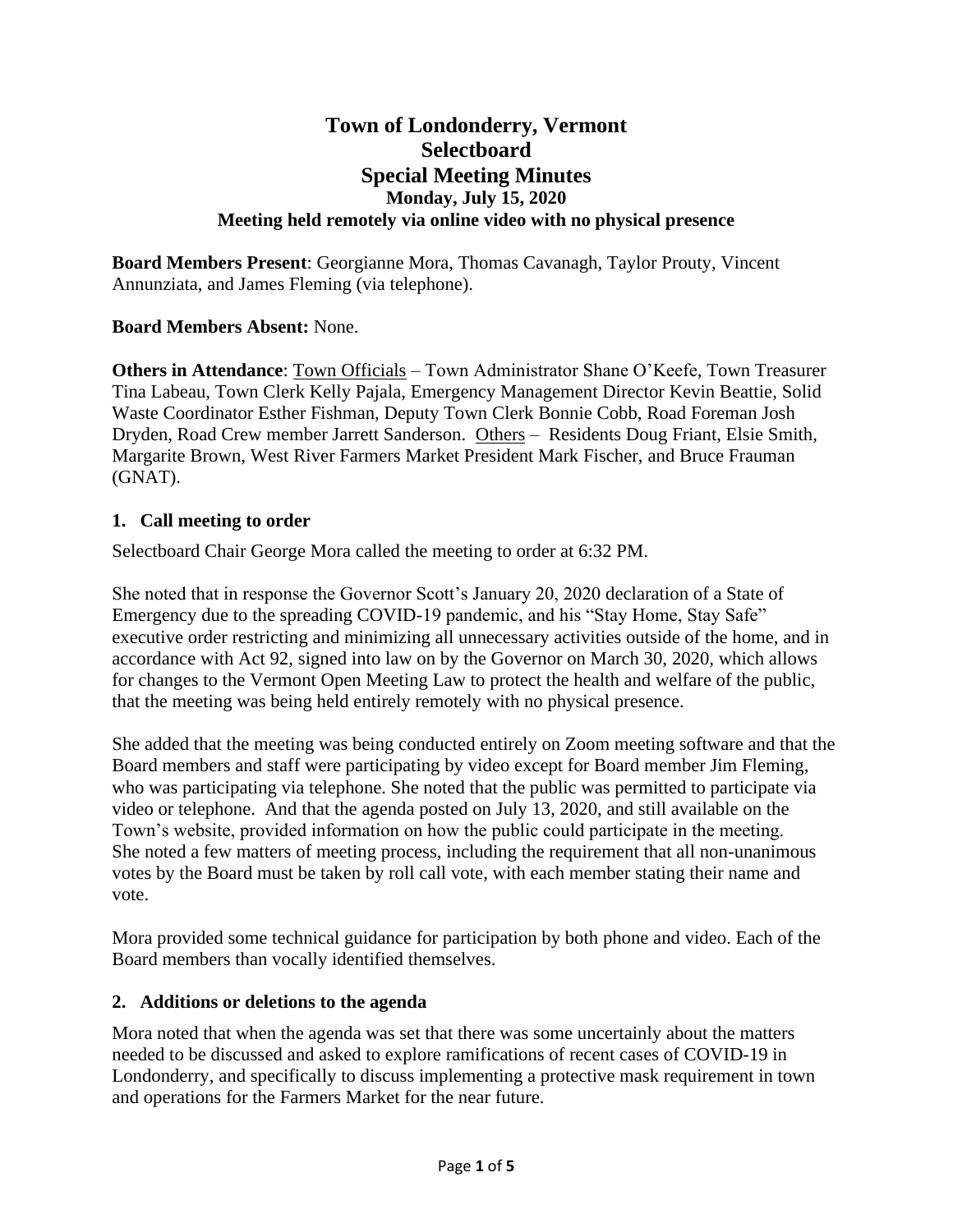*Taylor Prouty moved to revise the agenda to add a discussion on mandating the wearing of protective masks, seconded by Vincent Annunziata, passed unanimously.*

*Taylor Prouty moved to revise the agenda to add a discussion on the operational status of the West River Farmers Market, seconded by Tom Cavanagh, passed unanimously.*

### **3. Acknowledgement of inadvertent violation of VT Open Meeting Law [1 VSA 312(c)(3)]**

Mora noted that the Board hastily called an emergency meeting this past Sunday, which came on so quickly and unexpectantly that the Board inadvertently overlooked giving advance public notice of the meeting in violation of the Vermont Open Meeting Law.

*Jim Fleming moved to acknowledge an inadvertent and unintentional violation of the Vermont Open Meeting Law, specifically the Town not providing public notice prior to the July 12, 2020 emergency meeting as required by 1 V.S.A. § 312(c)(3), and to reiterate the Board's desire to at all times adhere to the provisions of the Vermont Open Meeting Law, seconded by Vincent Annunziata, passed unanimously.*

#### **4. Discuss possible COVID-19 exposure at Londonderry Town Office**

Tina Labeau noted that she, Kelly Pajala and Bonnie Cobb have all tested negative for COVID-19. Pajala spoke about Town Office operations and noted that she and Tina want to close their office to indoor visitors and will modify the drive-up window with plexiglass, and wait until the next week or so to see how things develop before taking further steps to accommodate visitors. One likely scenario to limit the number the number of people coming in would include allowing only one visitor in the morning and one in the afternoon, to allow for ample time to clean the office.

Pajala noted that plexiglass shields will also be placed between desks in the Clerk and Treasurer's office. And she mentioned that Labeau is trying to set up the Listers to be able to work remotely as best as possible.

O'Keefe mentioned that he and Sharon Crossman were continuing to work remotely, and thanked Pajala, Labeau and Cobb for helping out with files and scanning.

Pajala added that her office will continue to provide services to the public as safely as possible, and will limit the office for the time being to two staff members at a time unless there are special tasks requiring three, such with processing tax bills.

#### **5. Discuss ramifications of recent confirmed cases of COVID-19 in the town of Londonderry**

Kevin Beattie stated that there were 18 positive tests that came out of the Manchester Medical Center for Londonderry residents, but no new cases in the town that he knew of. He said that we're in a holding pattern insofar as number of infections until contact tracing information comes back in the next week, but said it is likely that we have a significant amount of COVID-19 in the community.

There was extended discussion on testing locations and methodologies.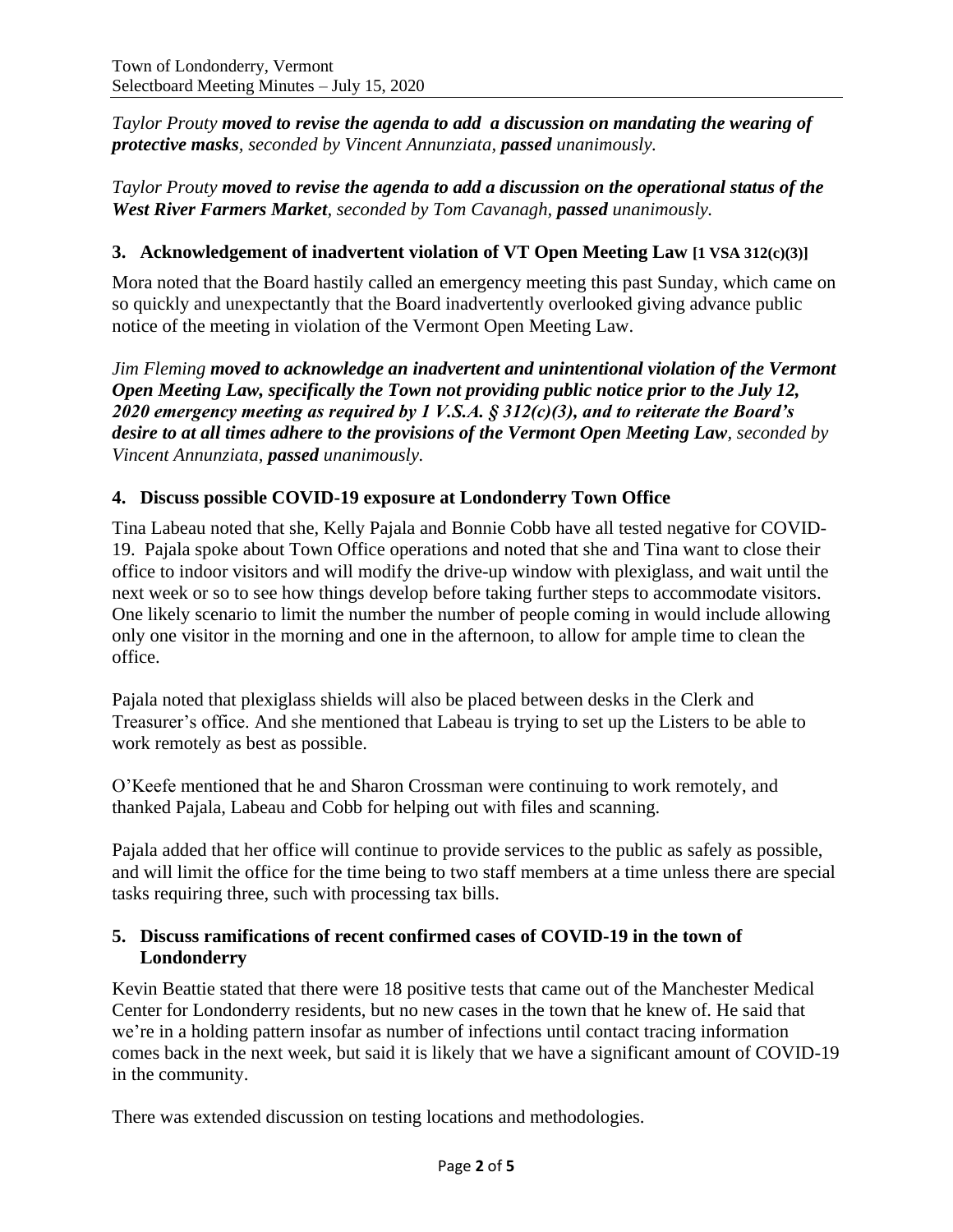#### **6. Discuss mandating the wearing of protective masks**

Mora spoke to her interest in the Board passing an emergency order requiring the wearing of masks in any place of business in Londonderry that requires customers/visitors and employees to wear a mask with some exceptions. An exception would be for cashiers in stores, where a translucent shield or sneeze guard is used between customers and the work location. She pointed out that the Manchester, Vermont emergency order as a good example of what Londonderry can emulate.

Enforcement of such an order was discussed, as was public tendencies toward voluntary compliance and occasional lack of compliance. As there is no "teeth" to such an order, the community may end up seeing citizens policing other citizens, it was mentioned. Those that are already following the protective mask guidelines are the ones that will listen to this sort of mandate, and those not presently willing to wear a mask in public will not likely follow any new local government direction. It was also mentioned that there are compliance hotlines at the State of Vermont for those not in compliance with State guidelines and regulations.

Vincent Annunziata stated that he felt that the wearing of facemasks should come from a compassionate place, and not a legislative place. Tom Cavanagh expressed concern about selfpolicing of such an order. Prouty, Fleming and Beattie expressed support for the proposed order.

Esther Fishman has ordered 500 protective facemasks which can be shared with stores for those wishing to enter without a mask. Doug Friant spoke in favor of adopting the emergency order. He mentioned that a business would be able to refuse service to those without a mask.

Posting of notice of an order at business locations was discussed and recommended, and Beattie noted that there is overwhelming compliance in Manchester with its local order. Allowable exceptions to the order were discussed. On signage, it was agreed that the Town would craft the language and the poster and Pajala volunteered to print them and distribute them to businesses.

There was mention of compliance with Roberts Rules of Order for the meeting. Mora noted that the meeting was being run the same as other Board meeting but she will look into the matter.

Mora and Fleming spoke to essential workers and the elderly being the ones most at risk from non-compliance with use of protective masks.

*Jim Fleming moved to order that as soon as possible, but no later than by no later than July 18, 2020, all establishments located in the Town of Londonderry that invite the public into their premises for the purpose of transacting business, shall require both staff and customers (or visitors) to wear cloth face coverings or face shields over their nose and mouth while inside the building of the establishment. Limited exceptions to this requirement are to specified in a formal written resolution to be attached to the minutes of this meeting and publicly distributed, and this order shall remain in effect until the Board amends, rescinds or suspends this order or until the Governor declares an end to the COVID-19 State of Emergency in Vermont, whichever occurs first, seconded by Taylor Prouty, passed 4-1 with roll call votes as follows:*

*Aye – Mora, Cavanagh, Prouty and Fleming. Nay – Annunziata.*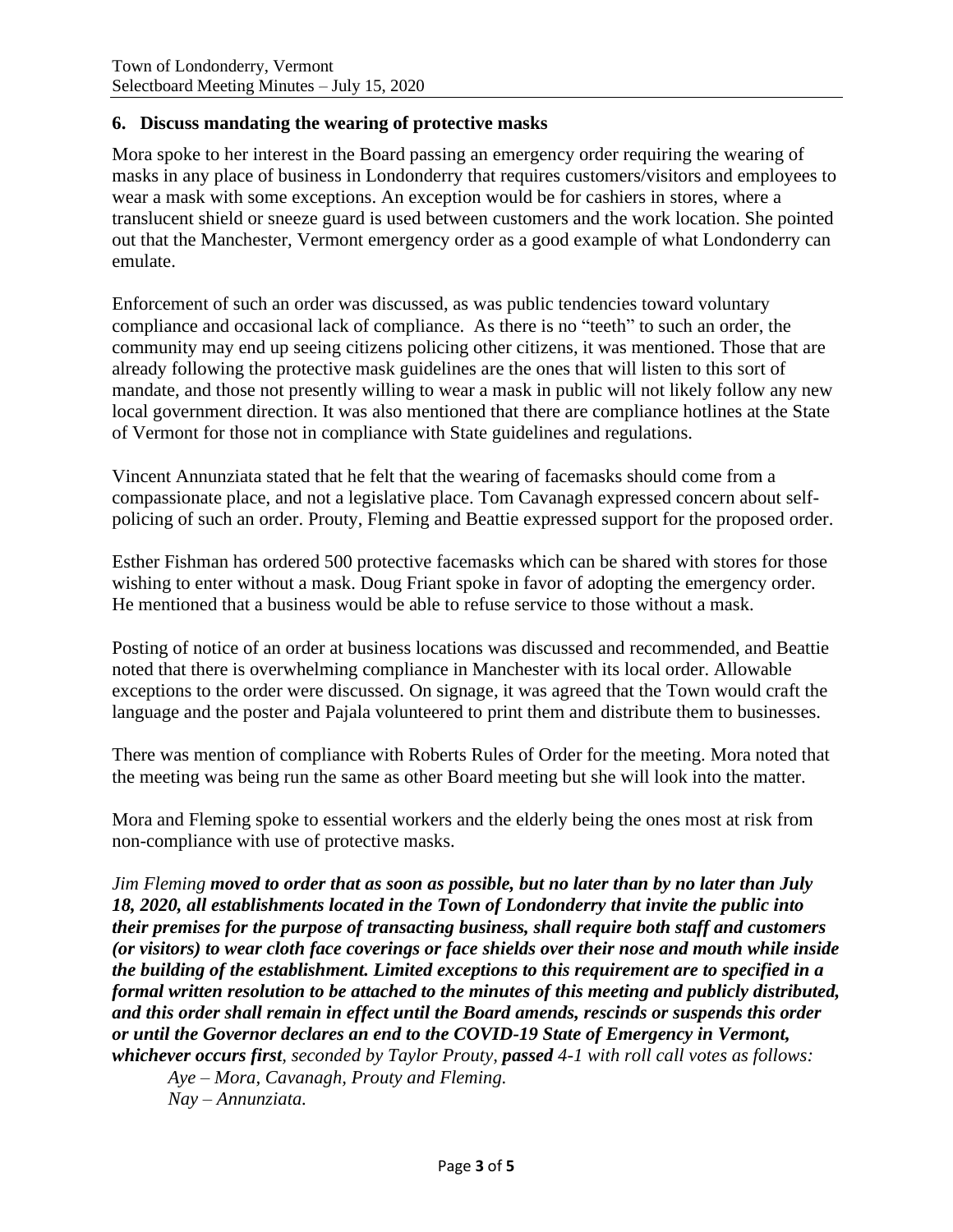## **7. Discuss operation status of the West River Farmers Market**

Based on the recent COVID-19 outbreak, West River Farmers Market President Mark Fischer spoke about the safety measure that the market was following and stated that it is a much safer alternative to indoor markets. He noted that there are about 24 vendors at this time at the market, including craftspeople, and because of the recent outbreak they are prepared to bring the number down to 12 to include only essential food product sales such as those selling vegetables, meats and dairy. This will reduce overall numbers of people at the weekly event, thus helping with physical distancing. They are also considering limiting the number of people coming and going, and taking names and contact information of visitors for potential contract tracing. He said that the market will respect anything that the Selectboard decides.

Beattie stated that he has looked into this quite a bit and his first thought is to ask the market to hold off for a week, but he is comfortable with essential food sales at least for this week and then see how it goes from there. There was general support for farms, farmers and essential workers to continue to work with appropriate precautions.

Fischer hoped to see the full complement of vendors, but is amendable to anything the Board would prefer.

Mora said that she did not think that there needed to be any action on the part of the Selectboard at this time. She stated that with it being primarily an outdoor activity, with contract tracing being possible, and the market keeping an eye on crowding and social distancing, she has no concerns with all of the vendors being there, but warned that we all need to monitor where things are going with regard to the pandemic and be prepared to revisit market operations. Pajala and Beattie agreed that the efforts suggested by the market were very good steps. Beattie suggested that controlling crowd size can be very difficult and hopes that the numbers will be reduced on their own due to the existing outbreak. Fischer noted that crowding has never been a problem and the flow of visitors generally goes pretty smoothly. The idea of limiting parking to control crowding was briefly discussed. Beattie noted that even on busy days he counts only about 40 visitors at any one time.

Friant noted that the mask order already passed did not address outside endeavors. There was discussion about Mora and O'Keefe refining the language to deal with this and bringing it back to the Board.

Mora said that there is a lot of uncertainty and fear at this time, and peoples' emotions and responses are high. She asked everyone to stop and think before you act because it's easy to overreact. She suggested that we all be as decent and kind to each other as we can and have sympathy for others.

## **8. Adjourn**

Mora noted that it was former Selectboard member Bob Forbes' birthday, and he was wished a happy birthday.

*Tom Cavanagh moved to adjourn the meeting, seconded by Vincent Annunziata, passed unanimously.*